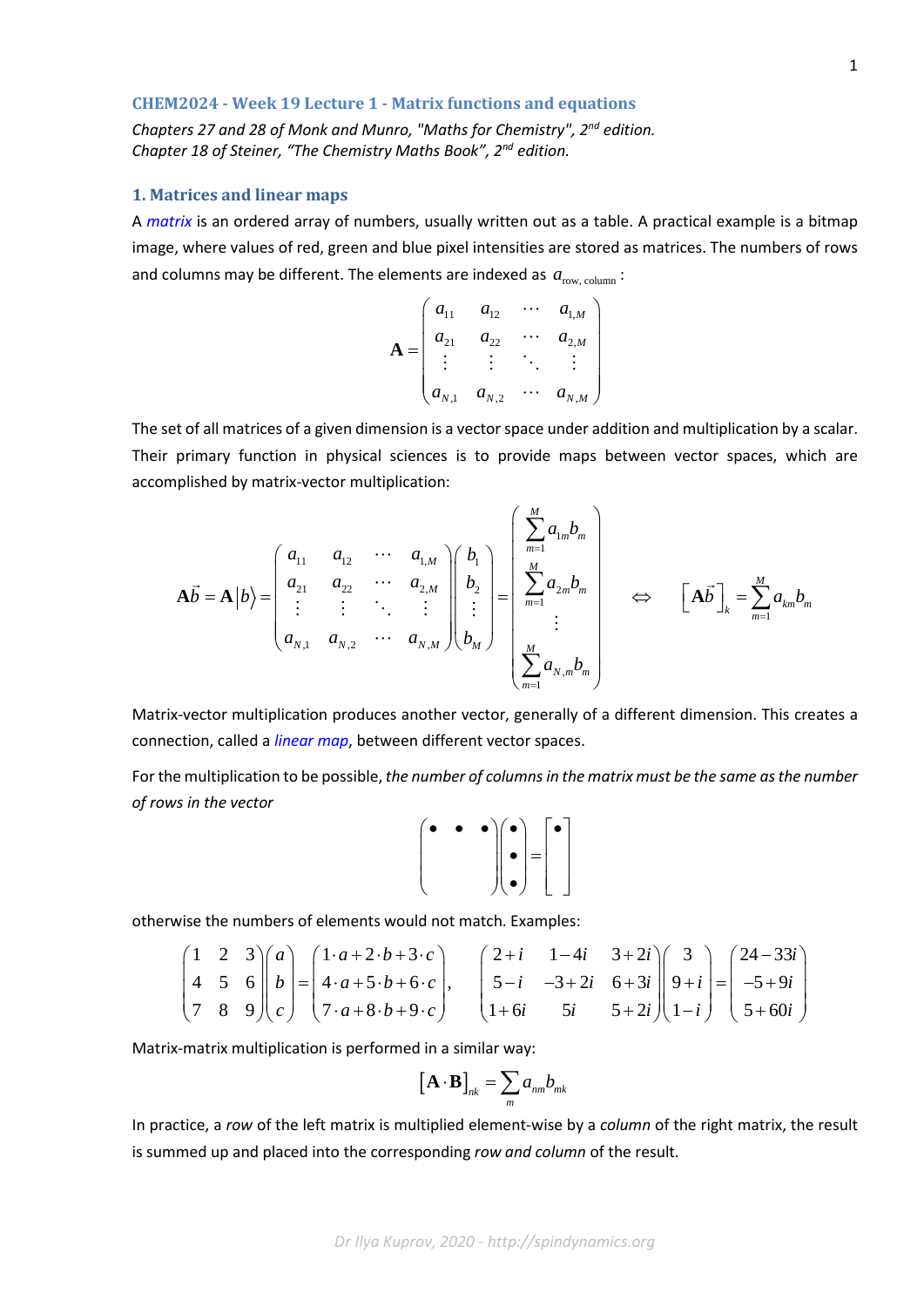$$
\begin{pmatrix} \bullet & \bullet & \bullet \\ & & \bullet \\ & & & \end{pmatrix} \begin{pmatrix} \bullet & \bullet & \\ \bullet & & \bullet \\ & & & \end{pmatrix} = \begin{pmatrix} \bullet & \bullet & \\ & & \bullet \\ & & & \end{pmatrix}
$$

Example:

$$
\begin{pmatrix} 1 & 2 & 3 \ 4 & 5 & 6 \ 7 & 8 & 9 \end{pmatrix} \begin{pmatrix} 1 & 0 & 1 \ 0 & 1 & 0 \ 1 & 0 & 1 \end{pmatrix} = \begin{pmatrix} 4 & 2 & 4 \ 10 & 5 & 10 \ 16 & 8 & 16 \end{pmatrix}
$$

# **2. Matrix transpose and conjugate-transpose**

Matrix *conjugate-transpose* operation reflects the positions of matrix elements relative to the diagonal and conjugates each element:

$$
\begin{pmatrix} a_{11} & a_{12} & \cdots & a_{1,M} \\ a_{21} & a_{22} & \cdots & a_{2,M} \\ \vdots & \vdots & \ddots & \vdots \\ a_{N,1} & a_{N,2} & \cdots & a_{N,M} \end{pmatrix}^{\dagger} = \begin{pmatrix} a_{11}^{*} & a_{21}^{*} & \cdots & a_{N,1}^{*} \\ a_{12}^{*} & a_{22}^{*} & \cdots & a_{N,2}^{*} \\ \vdots & \vdots & \ddots & \vdots \\ a_{1,M}^{*} & a_{2,M}^{*} & \cdots & a_{N,M}^{*} \end{pmatrix}
$$
 (1)

Conjugate transpose is denoted with a dagger symbol:  $A^{\dagger}$ . In the case of real matrices the operation is called simply *transpose* and is denoted with a T symbol:  $A<sup>T</sup>$ .

#### **3. Matrix commutation**

Matrix multiplication is not commutative, *i.e.* in general  $AB \neq BA$  . This property has consequences in quantum mechanics, where it leads to uncertainty relations. The function that returns the difference between **AB** and **BA** is called a *commutator* of **A** and **B** :

$$
[A, B] = AB - BA
$$
 (2)

When the commutator is zero, it is said that the two matrices *commute*.

#### **4. Matrix functions in general**

The operations that are defined for matrices are addition and multiplication. Using Taylor series, these two operations may be used to construct an arbitrary matrix function:

$$
f(x) = \sum_{n=0}^{\infty} \frac{f^{(n)}(0)}{n!} x^n \qquad \Rightarrow \qquad f(\mathbf{A}) = \sum_{n=0}^{\infty} \frac{f^{(n)}(0)}{n!} \mathbf{A}^n \tag{3}
$$

A particulary useful matrix function is the *matrix exponential*:

$$
\exp\left(\mathbf{A}\right) = \sum_{n=0}^{\infty} \frac{\mathbf{A}^n}{n!} \tag{4}
$$

Because infinite sums of matrix products are involved, matrix functions are usually calculated numerically using a computer. Another useful function is *inverse*  $A^{-1}$  , which is a matrix such that:

$$
\mathbf{A}\mathbf{A}^{-1} = \mathbf{A}^{-1}\mathbf{A} = \mathbf{1}, \qquad \mathbf{1} = \begin{pmatrix} 1 & 0 & 0 \\ 0 & \ddots & 0 \\ 0 & 0 & 1 \end{pmatrix}
$$
 (5)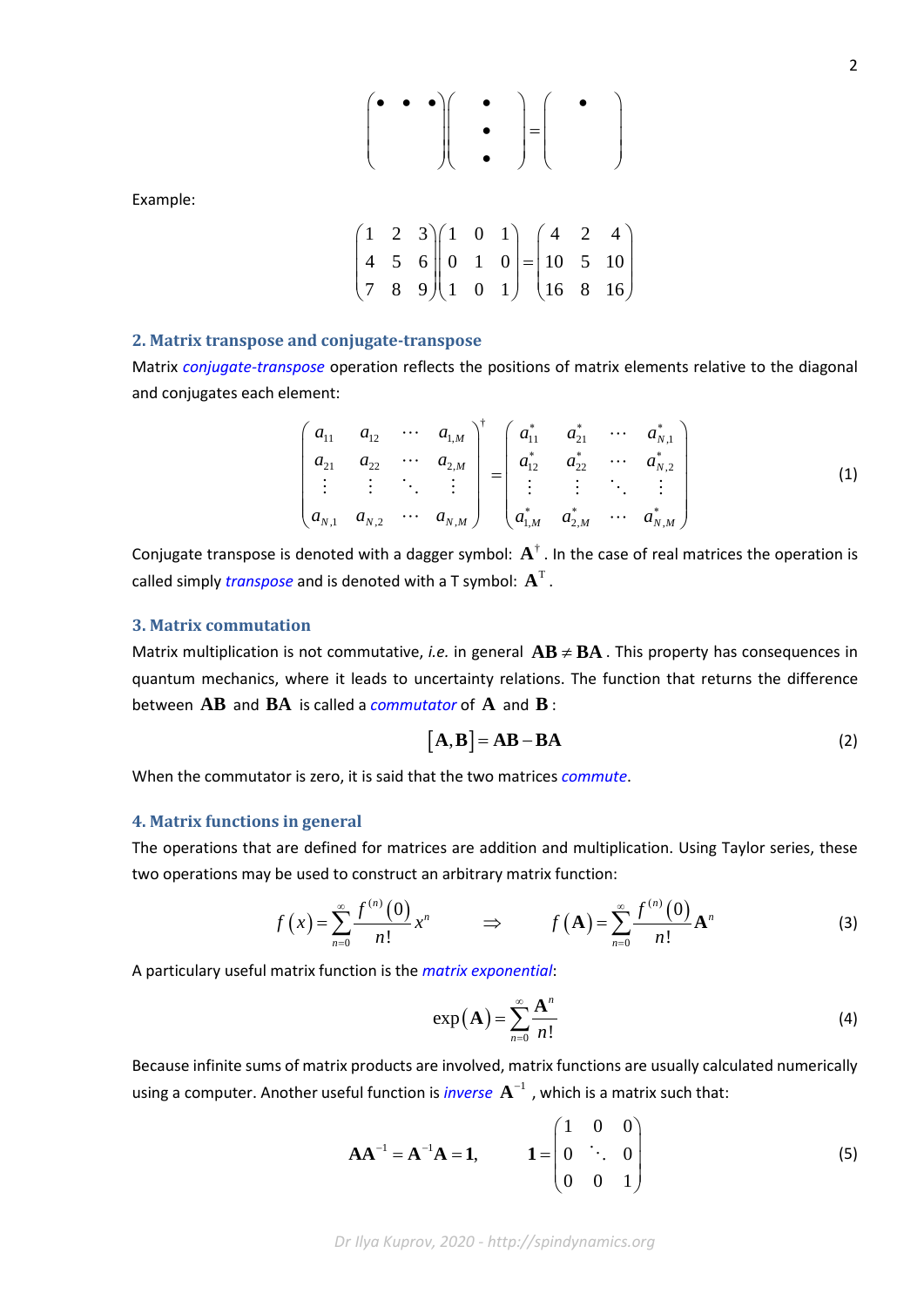For the matrix exponential and the inverse to exist, the matrix must be square. For square matrices, the exponential always exists, but the inverse might not exist, *e.g.* for a zero matrix.

### **5. Common types of matrices**

Several specific types of matrices occur frequencly in physical sciences:

- 1. Symmetric matrix:  $A<sup>T</sup> = A$ . Example: diffusion operator in numerical hydrodynamics.
- 2. Hermitian matrix:  $A^{\dagger} = A$ . Example: Hamiltonians in quantum mechanics.
- 3. Orthogonal matrix:  $A<sup>T</sup> = A<sup>-1</sup>$ . Example: rotation matrices.
- 4. Unitary matrix:  $\mathbf{A}^{\dagger} = \mathbf{A}^{-1}$ . Example: time evolution operators in quantum mechanics.
- 5. Traceless matrix: the *trace* (the sum of all diagonal elements) is zero. Example: spin operators.
- 6. Degenerate matrix: a matrix in which rows or columns are linearly dependent.

#### **6. Matrix form of linear differential equations**

Systems of linear differential equations may be cast into a matrix form. For example, the kinetic equations describing the following reaction chain

$$
A \sum_{k_{1-}}^{k_{1+}} B \sum_{k_{2-}}^{k_{2+}} C \Rightarrow \begin{cases} dA/dt = -k_{1+}A + k_{1-}B \\ dB/dt = +k_{1+}A - (k_{2+} + k_{1-})B + k_{2-}C \\ dC/dt = +k_{2+}B - k_{2-}C \end{cases}
$$
(6)

may be written in the matrix form as follows

$$
\frac{d}{dt} \begin{pmatrix} A(t) \\ B(t) \\ C(t) \end{pmatrix} = \begin{pmatrix} -k_{1+} & +k_{1-} & 0 \\ +k_{1+} & -(k_{2+}+k_{1-}) & +k_{2-} \\ 0 & +k_{2+} & -k_{2-} \end{pmatrix} \begin{pmatrix} A(t) \\ B(t) \\ C(t) \end{pmatrix} \quad \Leftrightarrow \quad \frac{d}{dt} \vec{c}(t) = \mathbf{K}\vec{c}(t) \tag{7}
$$

where **K** is called the *kinetic matrix* and  $\vec{c}(t)$  is called the *concentration vector*. The law of the conservation of matter requires all column sums of **K** to be zero. The solution to Equation (7) may be written *via* a matrix exponential:

$$
\frac{d}{dt}\vec{c}(t) = \mathbf{K}\vec{c}(t) \Rightarrow \vec{c}(t) = \exp(\mathbf{K}t)\vec{c}(0)
$$
\n(8)

The proof for this relationship may be given using Taylor series in Equation (4). Solving Equations (6) using conventional ODE techniques would take a long time, but the exponential solution is simple.

## **7. Rotation matrices**

A particular class of geometric transformations that benefits from matrix notation is rotations. For a vector in two dimensions, we know that

$$
\begin{cases}\nx' = +x\cos\varphi - y\sin\varphi \\
y' = +x\sin\varphi + y\cos\varphi\n\end{cases} \Rightarrow \begin{pmatrix}\nx' \\
y'\n\end{pmatrix} = \begin{pmatrix}\n\cos\varphi & -\sin\varphi \\
\sin\varphi & \cos\varphi\n\end{pmatrix} \begin{pmatrix}\nx \\
y\n\end{pmatrix} \Rightarrow \vec{r}' = \mathbf{R}\vec{r}
$$
 (9)

The matrix **R** is called *rotation matrix*. In three dimensions, rotations around X, Y and Z axes may be constructed from Equation (9) by rearranging its elements so that they act in the required plane: